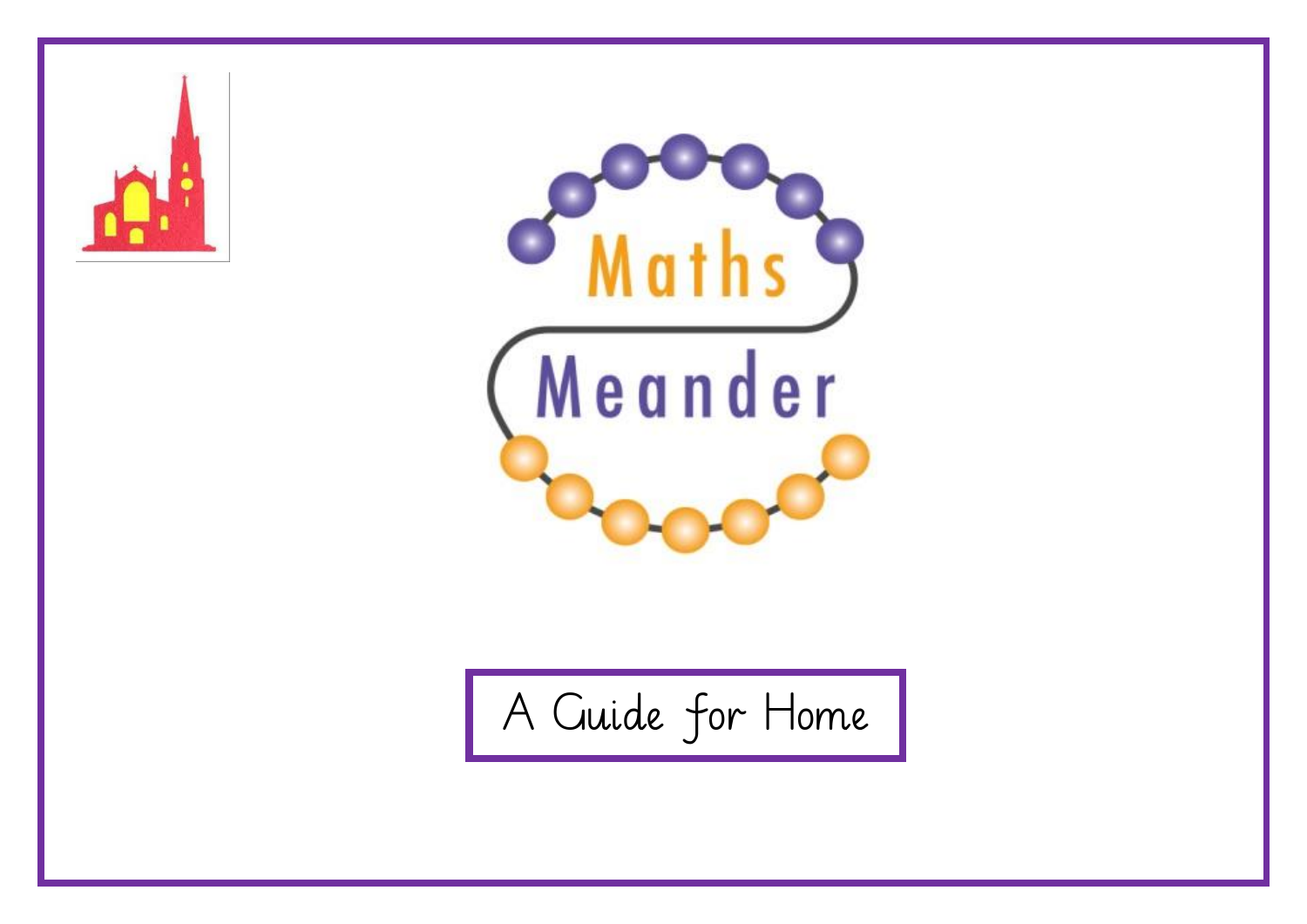## Mathematical focus within school



The table below highlights the mathematical focuses within school. These are in line with the new National Curriculum and will support each child's Maths Meander. Use these during Meander Tasks, Start of Day Activities (SODA), Maths and Cross Curricular Maths Tasks.

#### Early Learning Goals

FS Numbers - Children count reliably with numbers from 1 to 20, place them in order and say which number is one more or one less than a given number. Using quantities and objects, they add and subtract two single-digit numbers and count on or back to find answers. They solve problems, including doubling, halving and sharing. Shape, Space & Measures - Children use everyday language to talk about size, weight, capacity, position, distance, time and money to compare quantities and objects and to solve problems. They recognise, create and describe patterns. They explore characteristics of everyday objects and shapes and use mathematical language to describe them.

|                 |                                                | <b>Number</b>                                                                                     | Measurement                                                                                                    | Geometry                                                                                                                                                | <b>Statistics</b>                                            |                  |                                                                                      |                                 |
|-----------------|------------------------------------------------|---------------------------------------------------------------------------------------------------|----------------------------------------------------------------------------------------------------------------|---------------------------------------------------------------------------------------------------------------------------------------------------------|--------------------------------------------------------------|------------------|--------------------------------------------------------------------------------------|---------------------------------|
| KSI             | Number<br>Recognition<br>Early Counting        | Number and<br>place value<br>Calculation<br>2)<br>3)<br>Fractions,<br>decimals and<br>percentages | 1) Units of<br>measurement<br>2) Measuring<br>3) Solve problems<br><i>involving</i><br>measures)               | $\left  \right\rangle$<br>Make and<br>visualise shapes<br>2) Classify shapes<br>3) Describe position<br>Describe<br>$+)$<br>movement                    | Interpret data<br>Present data<br>21<br>3)<br>Solve problems |                  |                                                                                      | Application of<br><b>Skills</b> |
|                 |                                                | Number                                                                                            | Measurement                                                                                                    | Geometry                                                                                                                                                | <b>Statistics</b>                                            | Ratio            | Algebra                                                                              |                                 |
| KS <sub>2</sub> | <b>Number</b><br>Recognition<br>Early Counting | Number and<br>Place Value<br>Calculation<br>2)<br>3)<br>Fractions,<br>Decimals and<br>Percentages | Units of<br>$  \  $<br>measurement<br>2)<br>Measuring<br>3) Solving problems<br><i>(involving</i><br>measures) | Make and<br>$\left  \right\rangle$<br>visualise shapes<br>2) Classify shapes<br>3) Solve problems<br>4) Describe position<br>5)<br>Describe<br>movement | Interpret data<br>(2)<br>Present data<br>3) Solve problems   | $  \  $<br>Ratio | Understand<br>$\vert$ )<br>formulae<br>2) Solve problems<br>3) Describe<br>sequences | Application of<br><b>Skills</b> |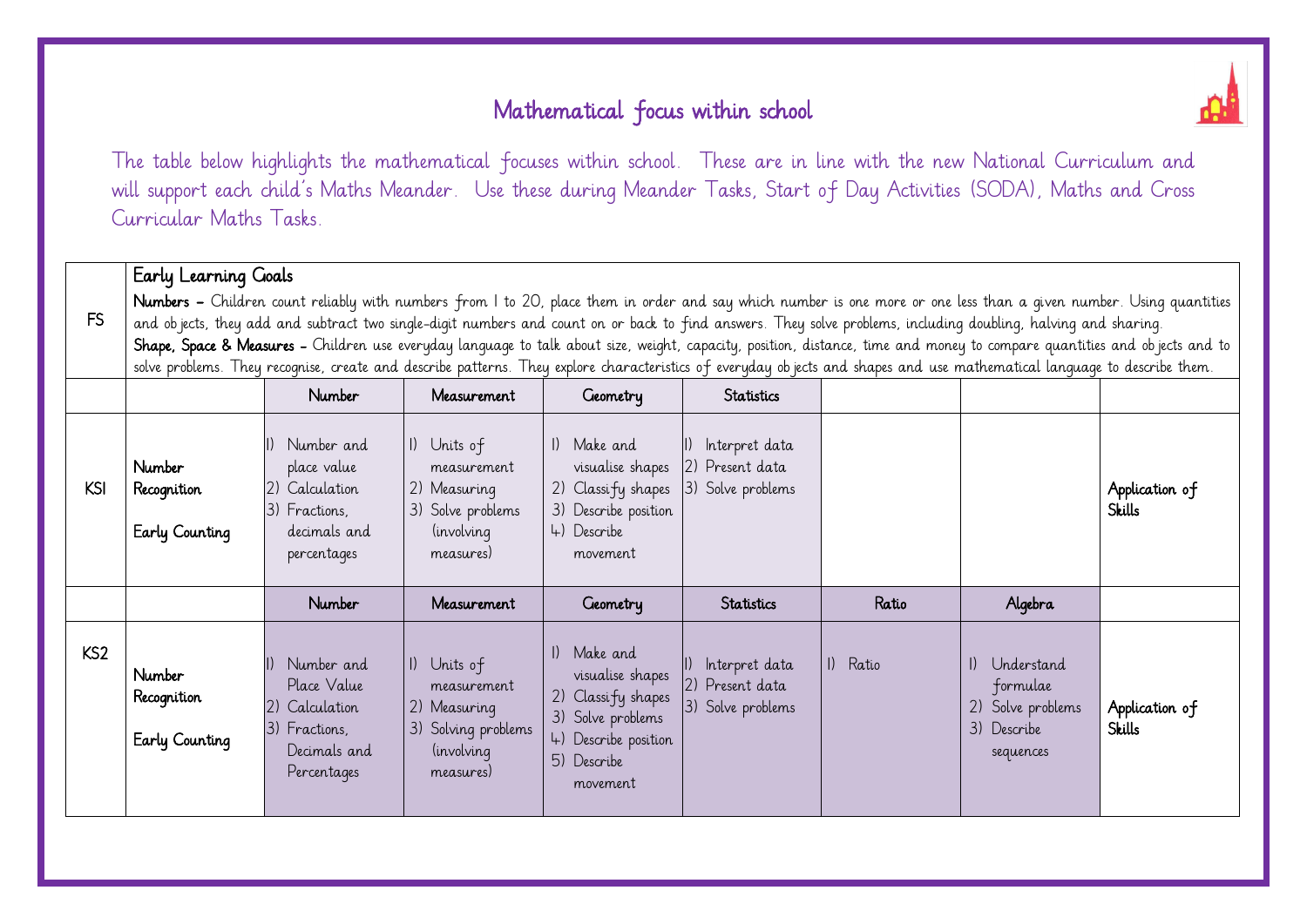## Maths Meander

In the inside of your child's Maths Meander you should have the Maths Meander Guide. Below is an example and each year group will have their own 'Initials for staff members', so you can see the adults involved with your child's Maths. We hope you find it useful to understand the different colours to use and the expectations for Maths challenges.

## Maths Meander Guide

As you would in school, please remember to write only in pencil. At SPCEDS presentation is important to be able to truly showcase your amazing work.

### Colour Code of what you will find in your Ramble:

Purple Pen: This will be written by an adult to record your 'Maths Exchange'. Blue Pen: Your 'Meander Challenge' will be written in this colour. This will be what you are expected to do. Pink Pen: This will be feedback from an adult in school to you or your parent/carer's at home Meander comments. (WOW) Green Pen: This is anything else an adult in school would like you to do or may be some advice to help you with your 'Meander Challenge'. (NOW)

### Initials for staff members in Year 6:

- KB Kim Bird: Class Teacher SC Suzanne Cawley: HLTA JC Julie Carson: TA
- AH Alison Harrison: Class Teacher
- BC Barbara Clements: Teacher
- 
- AL Alison Ladbrook: HLTA
- SP Sally Priest: TA
- 
- $\bullet$  | M  $-$  | uci Mills: TA
- HS Helen Shields: TA

#### Home:

- Please comment about the 'Maths Exchange' you have had and get your parent/carer to sign at least once a week.
- Set a Maths Meander Challenge, this could be by you or your parent/carer.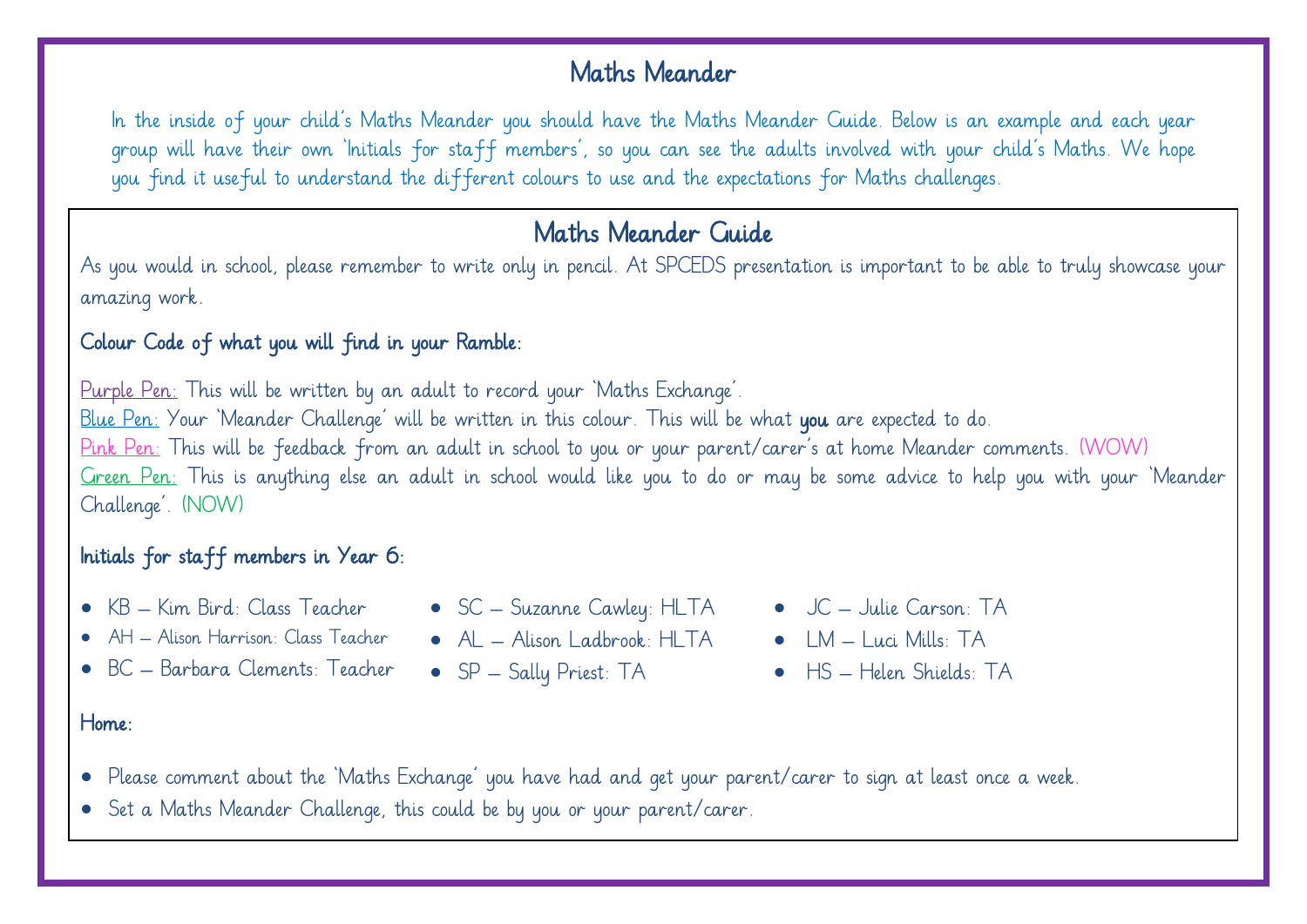Pink Feedback from an adult in school

Purple Maths Exchanges

16.12.16 Time

Ξ

Having spent some time on telling the time accurately on 12 and 24 hour clocks, the focus moved to understanding that there are 60 minutes in every hour.

Meander Challenge – Every 15 minutes a train leaves Edinburgh Station for Glasgow. The first train after 10am leaves at 12 minutes past 10. Write the times of all the trains between 10am and 2pm in 24 hours clock times.

 $\frac{2}{3}$   $\frac{2}{3}$  14 20  $\frac{2}{32}$  14  $-$ 5 P 13 B1 @ 25 **Box Securities**  $E = 25$  ask  $02.12 - 16$ STOM O W OF. 162 track 40 485 Blue Meander Challenges will be set and your child will be asked to complete challenges either at home or during daily SODA sessions (Start of day activities). we have been learning how to solve mozzne number additions and subtractions using number London With support Jack can robe humber Fhallenge- $7 + 5 = 12$  $11 - 5 = 6$ 

 $|+|2| = |3|$  $+ + 151$ 

Holiday Meander Challenges should be sent home to engage the children further.

Examples of Maths Exchanges

#### Number Sequences

In our Maths lessons we have been learning to count in fours, from 0 and from different starting points. Leon could explain how he had managed to complete the sequences by identifuing the starting point.

Meander Challenge – 3, 7, 11, 19, 23, 27… What, if anything, is wrong with this sequence of numbers?

#### Addition and Subtraction

We have been learning how to solve missing number addition and subtractions using a number line. Jack can solve number problems up to 10.

Meander Challenge – Can you now complete the following missing number calculations working with totals up to 15.

| $7 +  = 12$  | $\mathbb{I} + \mathbb{I} = \mathbb{II}$ . |
|--------------|-------------------------------------------|
| $- + 2 - 13$ | $- -5 = 1$                                |

Multiplication Tables and Place Value

i<br>I

A key focus this academic year is ensuring we know our multiplication tables. Multiplication tables can then be used to support other calculations. Archie gave me an example of  $2 \times 4 = 8$  so  $2 \times 40 = 80$ 

Meander Challenge – If  $8 \times 4 = 32$ , what is  $8 \times 40$ ? What about 80 x 4? Explain how you know.

# A guide to the Maths Exchanges taking place within school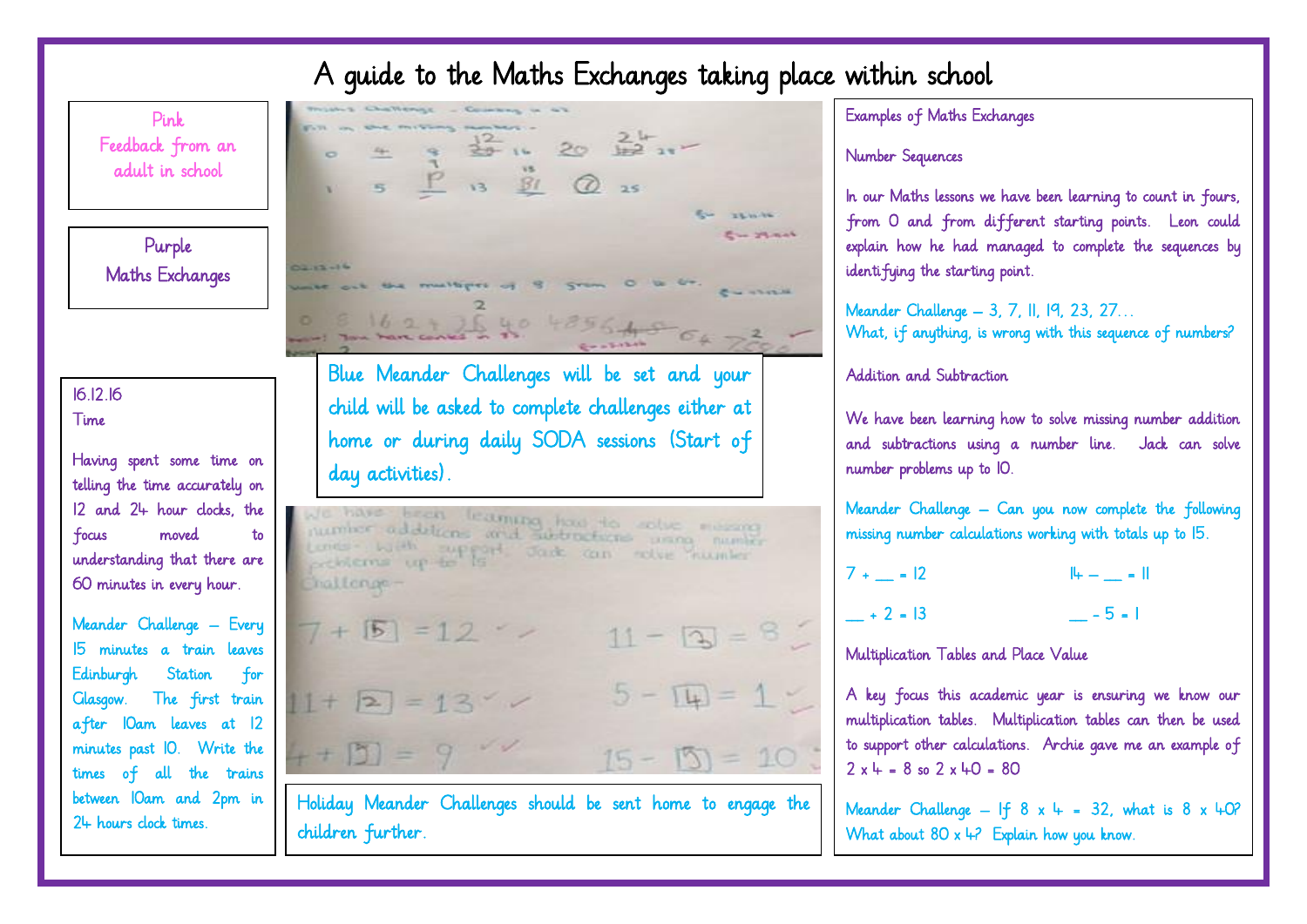## Examples of Maths Exchanges that could be undertaken at Home

 Maths Exchanges at home are intended to allow parents/carers and children to share the learning that is being undertaken within Mathematics, encouraging positive experiences in relation to Maths. For example:

 $\frac{1}{2}$ FS – Children can identify objects that are a specific shape, identify bigger or smaller or recognise numbers (numbers and words).

KS1 and KS2 – Maths Exchanges about their learning. This could be linked to or stimulated by the Meander Challenge.

 As your child moves up through the school they will become more independent and challenge themselves mathematically through Each Phase in school has a range of Maths resources and documentation to support the development of Maths Meanders. Meander Challenges they set themselves. Please sign these as this will support your child to achieve their Maths Meander Awards.

# Below are examples of the types of Maths Exchanges we could see from home.

- **A Number**: He used his knowledge of the 2 times table to help him calculate and practise his  $\downarrow$  times table.
- Ì. **Measurement**: She could explain which was bigger and smaller in a range of household objects and could order them in size.
- Geometry: He could identify shapes at home and tell us what was the same within the shapes and what was different.
- Statistics: She could tell us, by looking at the chart in her Maths Meander, that most children walked to school each day.
- the other smarties in the tube but also against each of the individual colours. **A** Ratio: We bought and opened a packet of Smarties and he could tell us how many red smarties there were compared to all
- $\overline{\phantom{a}}$ **Algebra**: She could explain how to find the length of each side of a rectangle using the information she already had and the formula for finding the area of this shape.

Please acknowledge these, even if it is just a thank you.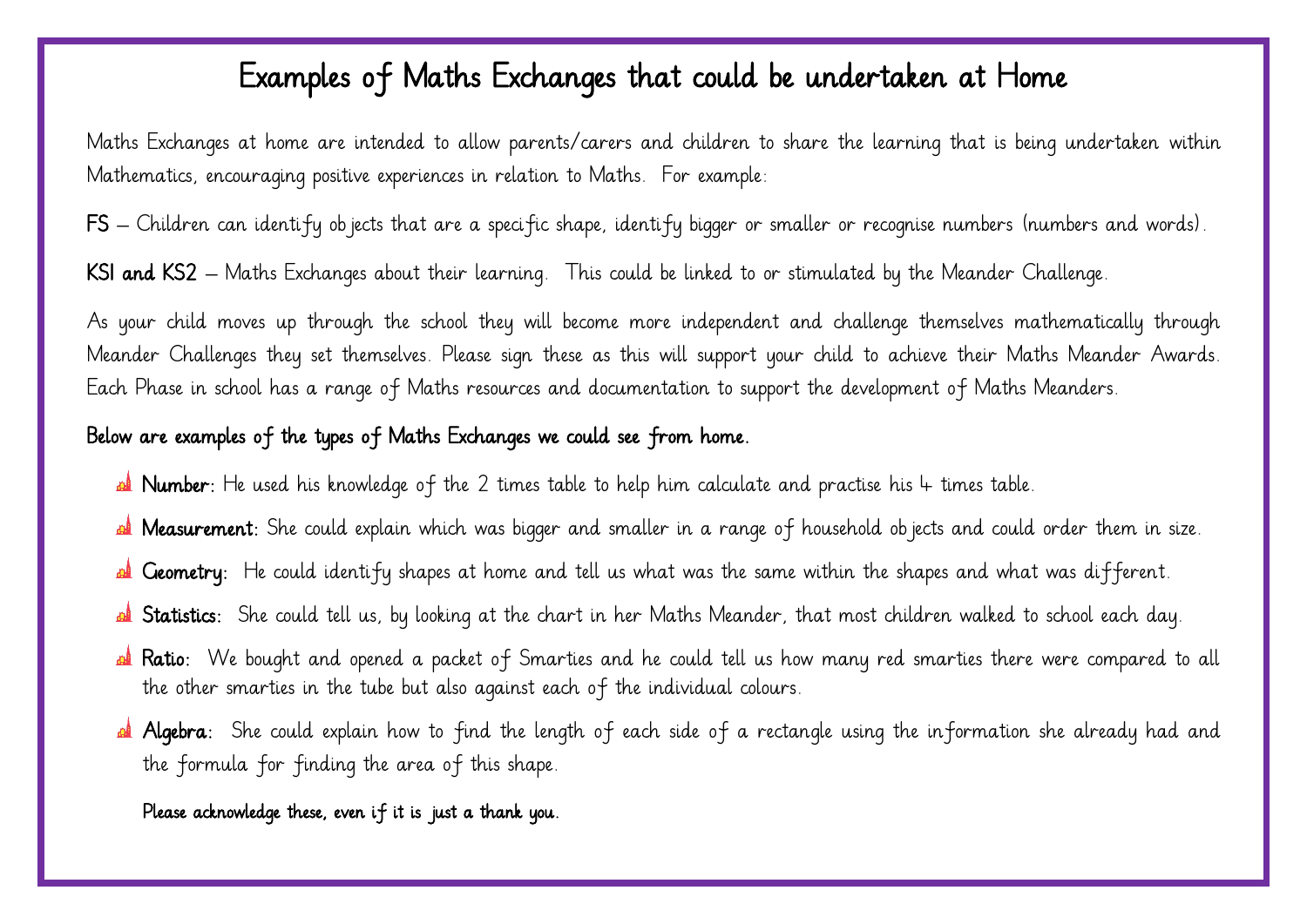## Ideas for School Maths Meander Challenges

Here are some examples of Maths Meander Challenges. Your child can set themselves a challenge at home or with you as they are having, or as a result of, a Maths Exchange in school (this could be part of a Maths session). The challenge can be anything related to Maths, including solving another calculation or question linked to the current learning in school, practising multiplication tables, undertaking a Mathletics task, a visit to the supermarket or completing a Maths activity outdoors or playing a game involving Maths with a friend or family member.

- **al** Draw a picture of '5'.
- Write the numbers below in order of size. Convince me this is true.
- $\mathbf{a}$  I know that  $7+3=10$ . How could I find  $8+3$ ? How could I work it out?
- $\mathbf{A}$  If you know one fact, e.g. 15+5=20, what other facts do you know?
- al If you add 6 to a number ending with 7, you will always get a number ending in 3. Is this correct? Explain your answer.
- al Find four objects at home. Put them in order from lightest to heaviest?
- al You have the digit cards 2, 3, 4 and 5. Use two of the cards to make a number more than 50. Is there more than one solution?
- If I start at 5 and count in 5s, will I say the number 100. Explain your reasoning.
- $\triangleq$  Write this addition statement as a multiplication statement,  $2+2+2+2+4$
- al If I add O to a number, the number stays the same. Do you agree? Explain your reasoning.
- $\blacksquare$  Insert a digit onto each line so the numbers are in order from smallest to largest,  $\blacksquare$ 46,  $\blacksquare$ 32, 3 $\blacksquare$ 1,  $\blacksquare$ 66,  $\blacksquare$ 5 $\blacksquare$
- al I can see 20 wheels. How many bicycles?
- al Show 19p using only 2p, 5p and 10p coins. Find 3 different ways to do it.
- al Sophie has 5 coins in her pocket. How much money might she have? What is the greatest amount she could have? The smallest?
- al Half the children at a party are girls. How many children might be there? Give four different answers. Explain your answer.
- A long brick is twice the length of a short brick. Which is longer, 2 long bricks or 3 short bricks?
- al I walk to school. On Monday it takes me 10 minutes. On Tuesday I walk more slowly, will this take me more or less time? Explain.
- Can you find any questions in your book? Think about all your question words.
- al Find 3 different shapes at home. What's the same and what's different about these shapes?
- al Can you draw a triangle with O right angles? How about I right angle? What about 2 right angles?
- $\mathbb{A}$  The value 5 satisfies the symbol sentence  $3 \times \_ + 2 = 17$ . The value 7 satisfies the symbol sentence  $3 + \_ \times 3 = 10 + \_$ . Explore.
- Sam and Tom share 45 marbles in the ration 2:3. How many more marbles does Tom have than Sam?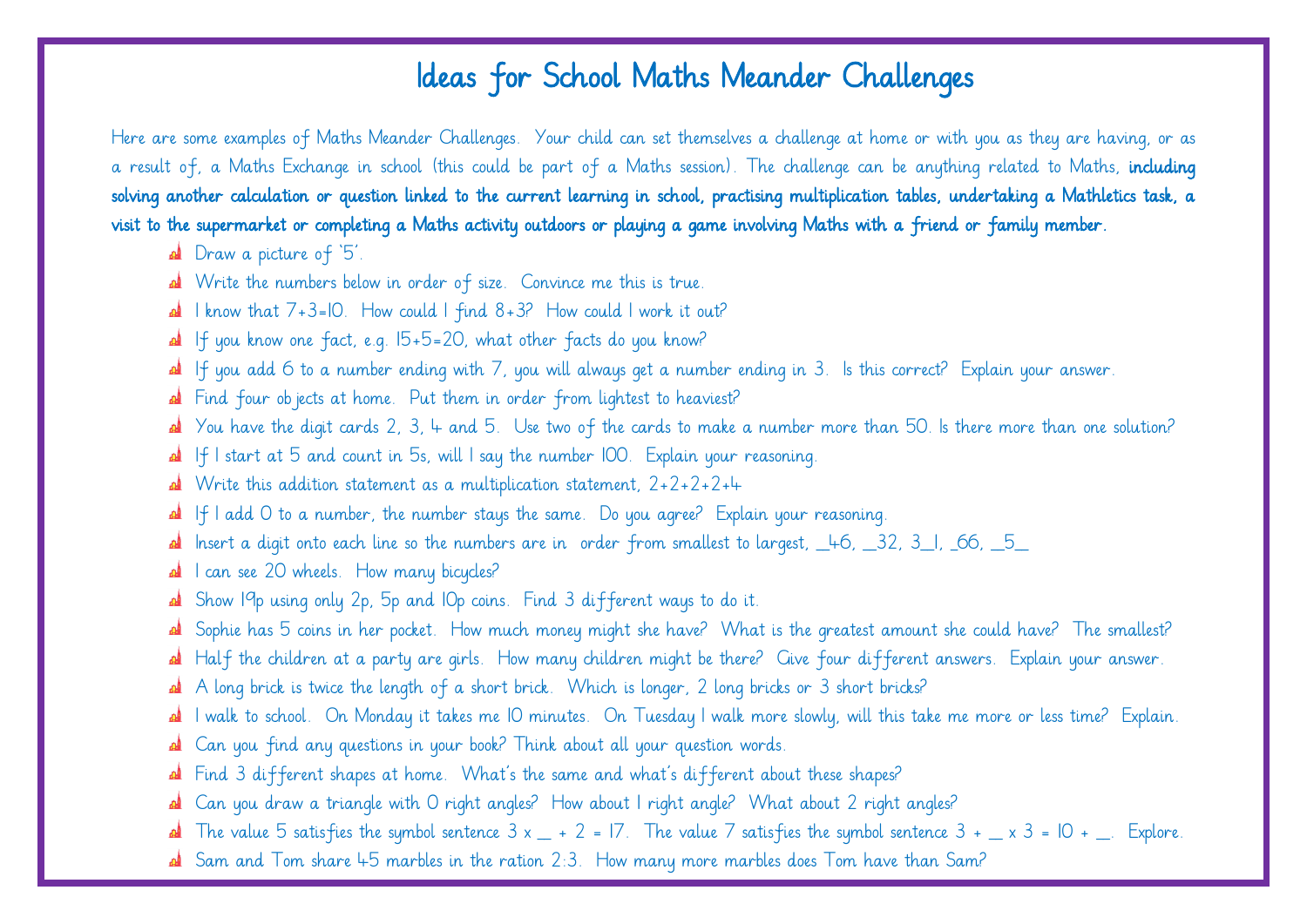# Prompts to help children reason and explain in Maths!

| <b>Number</b>                                                                       | Measurement                                                                        | Geometry                                                                               |  |
|-------------------------------------------------------------------------------------|------------------------------------------------------------------------------------|----------------------------------------------------------------------------------------|--|
| $\pm$ 5, 6, 8, 9 What is wrong with this sequence?                                  | How do you know this object is longer? Explain.<br>٠.                              | + Find a triangle and a rectangle in this set of                                       |  |
| $\pm$ 38 is a multiple of 8. True or false?                                         | $\frac{1}{\sqrt{1-\frac{1}{n}}}$ Put these amounts in order starting with largest, | shapes. What is the same and what is different?                                        |  |
| $+$ 936-10=926 926-10=916 What comes next?                                          | 1/2 a litre, 1/4 of a litre, 300ml. Explain.                                       | $\ddagger$ Jess has 24 cubes that she uses to make a cuboid.                           |  |
| $+$ $+$ $-$ + $-$ = 14 What single digit numbers can                                | $\pm$ Place the correct symbols (< or >) between the                               | Write the dimensions of cuboids she could make.                                        |  |
| go in the boxes? How many different solutions?                                      | measurements, IO3ml and I30ml. Explain.                                            | $\pm$ If one angle of an isosceles triangle is 36°, what                               |  |
| $\frac{1}{2}$ Which four number sentences link these numbers,                       | $\pm$ A film lasting 200 minutes finished at 17:45.                                | size are the other angles? Any other possibilities?                                    |  |
| 100, 67, 33?                                                                        | What time did it start?                                                            | $\pm$ All 2-D shapes have at least $\pm$ sides. Is this true?                          |  |
| $\ddotplus$ Write the missing symbols in this number sentence                       | $\textcolor{red}{\textbf{+}}$ Draw two lines whose lengths differ by 4cm.          | $\pm$ A rectangular field has a perimeter between $\mathbb H$                          |  |
| $6$ $12.3 = 61.9$ $11.9$                                                            | $\pm$ One battery weighs the same as 60 paperclips.                                | and 20 metre. What could its dimensions be?                                            |  |
| $\pm$ Three four digit numbers total 12345. What                                    | One pencil sharpener weighs the same as 20                                         | $\pm$ Which capital letters have parallel and/or                                       |  |
| could they be? Convince me.                                                         | paperclips. What else do you know?                                                 | perpendicular lines. Convince me.                                                      |  |
| $\pm$ Is it always, sometimes or never true that the                                | $\quad \, + \,$ A square has sides of a whole number of                            | $\pm$ A square is translated 3 squares down and one                                    |  |
| difference between two odd numbers is odd?                                          | centimetres. Which of the following could                                          | square to the right. Three of the coordinates of                                       |  |
| Which is the odd one out? Why? 1/2 2/4 3/4                                          | represent its perimeter, 8cm, 18cm, 24cm, 25cm.                                    | the translated square are $(3,6)$ , $(8,11)$ , $(8,6)$ .                               |  |
| $\pm$ 1 divide a number by 100 and the answer is 0.3                                | $\pm$ If you double the area of a rectangle you double                             | What are the coordinates of the original square?                                       |  |
| What number did I start with?                                                       | the perimeter. Explore and explain.                                                | $\frac{1}{2}$ Which comes next? Explain why? (Shape sequence)                          |  |
| <b>Statistics</b>                                                                   | Ratio                                                                              | Algebra                                                                                |  |
| $\textcolor{red}{\blacktriangleleft}$ More children walk to school than come by car | $\frac{1}{2}$ Purple paint is made from red and blue paint in                      | $\downarrow$ Put the numbers 3, 12 and 36 on the lines to                              |  |
| (looking at simple pictogram), true or false?                                       | the ratio 3:5. To make 40 litres of purple                                         | make the calculations correct. $\_\_ = \_\ x \_\_$                                     |  |
| $\pm$ Convince me $-$ children make up own true or false                            | paint, how much would I need of each colour?                                       | 스테스 지스                                                                                 |  |
| statement from a graph/chart/pictogram.                                             | $\frac{1}{2}$ 88% of a sum of money is £242. What else do                          | $+$ P and Q each stand for whole numbers.                                              |  |
| $\pm$ Create a question $-$ pupils ask (and answer)                                 | you know?                                                                          | $P + Q = 1000$ and P is 150 greater than Q.                                            |  |
| questions about different statistical representations                               | A recipe needs to include three times as much                                      | Work out the value of P and Q.                                                         |  |
| using key vocabulary relevant to the objectives.                                    | apple than peach. The total weight of apples and                                   | $\pm$ If the longer length of a rectangle is 13cm and                                  |  |
| $\pm$ Make up a set of five numbers with a mean of                                  | peaches in a recipe is 700 grammes. How much                                       | the perimeter is 36cm, what is the length of the                                       |  |
| 2.7.                                                                                | apple do I need?                                                                   | shorter side? Explain how you got your answer.                                         |  |
| $\,$ The mean score in six test papers in a spelling test                           | + In a flower bed a gardener plants 3 red bulbs                                    | $\pm$ The largest three digit number that can be made                                  |  |
| of 20 questions is 15. Five of the score were 13,                                   | for every $\frac{1}{2}$ white bulbs. If she wants to plant                         | from the digits, $2, 4, 6$ is $264.$ True or false.                                    |  |
| 12, 17, 18 and 16. What was the missing score?                                      | 140 bulbs altogether, how many of each colour                                      | $\textcolor{red}{\pmb{\ast}}$ Write a formula for the IO <sup>th</sup> and nth term of |  |
|                                                                                     | should she buy?                                                                    | sequence below. 4, 8, 12, 16                                                           |  |